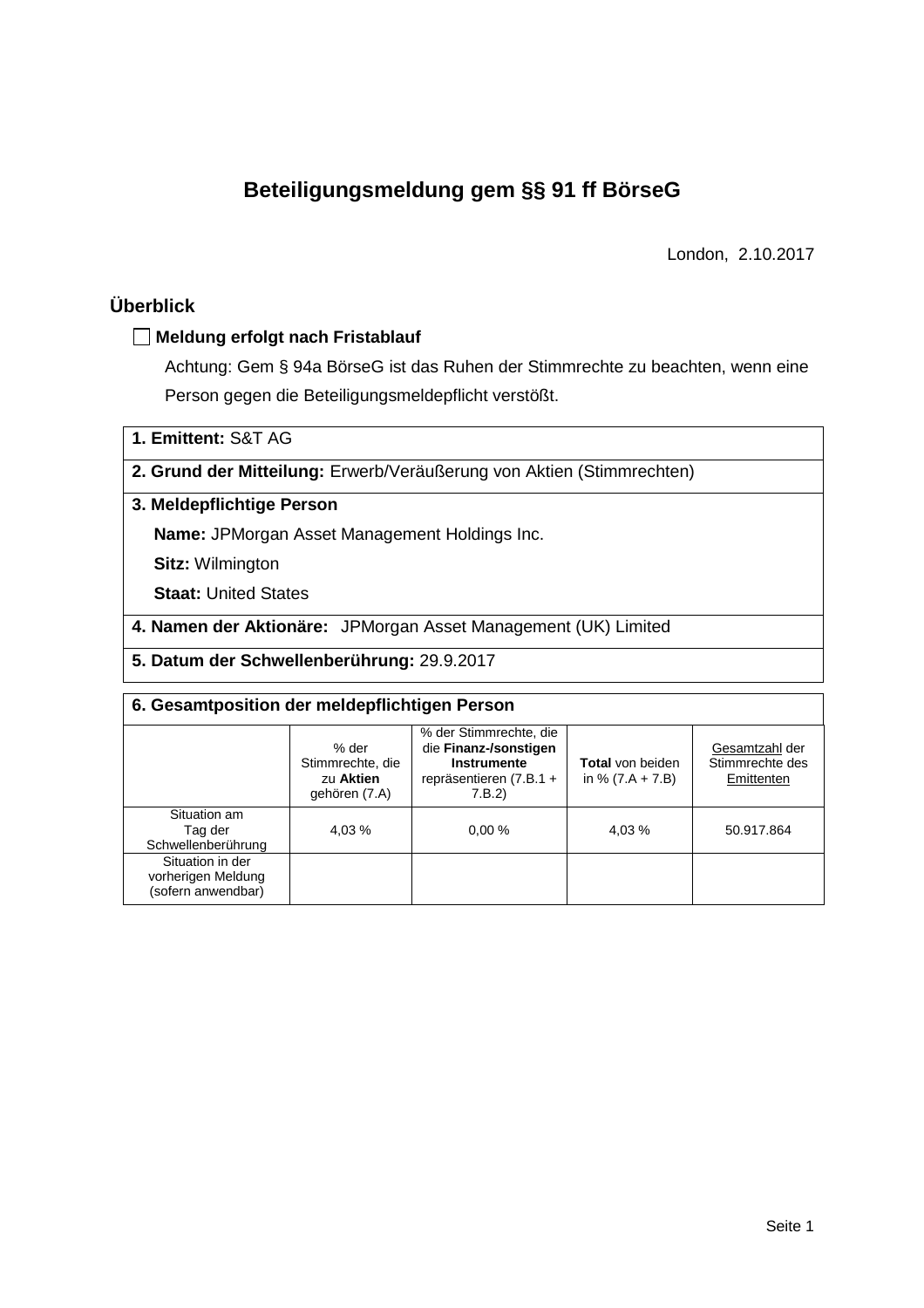# **Details**

 $\overline{\Gamma}$ 

# **7. Details über die gehaltenen Instrumente am Tag der Berührung der Schwelle:**

| A: Stimmrechte, die zu Aktien gehören |                                  |                                 |                               |                                 |  |  |  |  |
|---------------------------------------|----------------------------------|---------------------------------|-------------------------------|---------------------------------|--|--|--|--|
| <b>ISIN der Aktien</b>                |                                  | Anzahl der Stimmrechte          | % der Stimmrechte             |                                 |  |  |  |  |
|                                       | Direkt<br>$(S 91 B\ddot{o}rseG)$ | Indirekt<br>$(S 92 B$ örse $G)$ | Direkt<br>$(S 91 B$ örse $G)$ | Indirekt<br>$(S 92 B$ örse $G)$ |  |  |  |  |
| AT0000A0E9W5                          |                                  | 2.052.292                       |                               | 4,03 %                          |  |  |  |  |
| <b>SUBTOTAL A</b>                     | 2.052.292                        |                                 |                               | 4,03 %                          |  |  |  |  |

| B 1: Finanzinstrumente / Sonstige Instrumente gem § 91a Abs 1 Z 1 BörseG |                                                                                                                |                     |  |  |  |  |
|--------------------------------------------------------------------------|----------------------------------------------------------------------------------------------------------------|---------------------|--|--|--|--|
| Art des Instruments                                                      | Anzahl der Stimmrechte<br>die erworben werden<br>% der Stimmrechte<br>Verfalldatum<br>Ausübungsfrist<br>können |                     |  |  |  |  |
|                                                                          |                                                                                                                |                     |  |  |  |  |
|                                                                          |                                                                                                                | <b>SUBTOTAL B.1</b> |  |  |  |  |

| B 2: Finanzinstrumente / Sonstige Instrumente gem § 91a Abs 1 Z 3 BörseG |                                                                                                                           |  |                     |  |  |  |  |
|--------------------------------------------------------------------------|---------------------------------------------------------------------------------------------------------------------------|--|---------------------|--|--|--|--|
| Art des<br>Instruments                                                   | Physisches oder<br>% der<br>Anzahl der<br>Ausübungsfrist<br>Verfalldatum<br>Cash Settlement<br>Stimmrechte<br>Stimmrechte |  |                     |  |  |  |  |
|                                                                          |                                                                                                                           |  |                     |  |  |  |  |
|                                                                          |                                                                                                                           |  | <b>SUBTOTAL B.2</b> |  |  |  |  |

 $\overline{\phantom{a}}$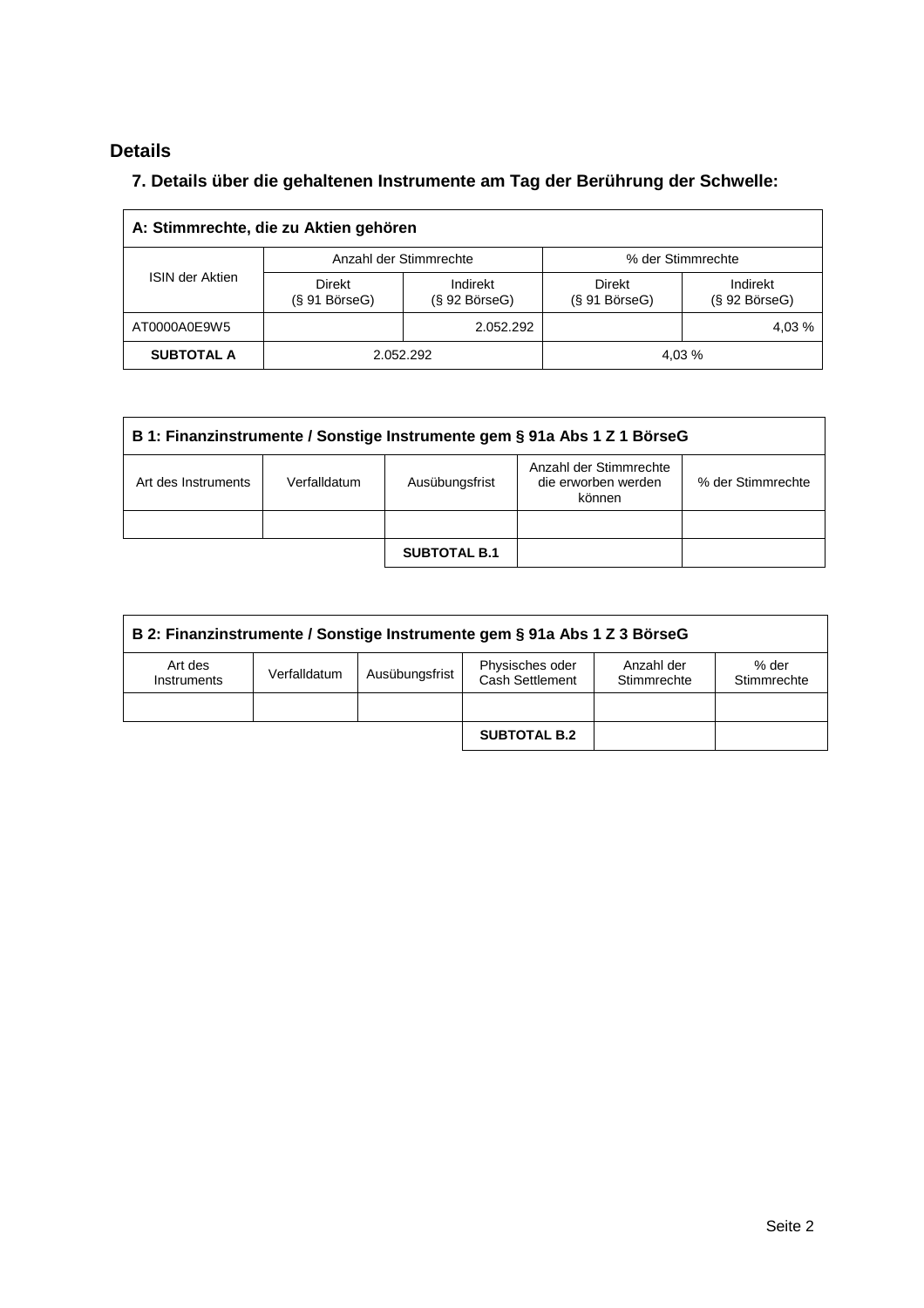## **8. Information in Bezug auf die meldepflichtige Person:**

 Die meldepflichtige Person (Punkt 3) wird nicht von einer natürlichen/juristischen Person kontrolliert und kontrolliert auch keine andere Person, die direkt oder indirekt Instrumente am Emittenten hält.

 $\boxtimes$  Volle Kette der kontrollierten Unternehmen, über die die Stimmrechte und/oder Finanz-/sonstigen Instrumente gehalten werden, beginnend mit der obersten kontrollierenden natürlichen oder juristischen Person:

| Ziffer | <b>Name</b>                                              | Direkt kontrolliert<br>durch Ziffer | Direkt gehaltene<br>Stimmrechte in<br>Aktien (%) | Direkt gehaltene<br>Finanz-<br>/sonstige<br>Instrumente $(\%)$ | <b>Total</b> von<br>beiden (%) |
|--------|----------------------------------------------------------|-------------------------------------|--------------------------------------------------|----------------------------------------------------------------|--------------------------------|
|        | JPMorgan Asset<br>Management<br>Holdings Inc.            |                                     |                                                  |                                                                |                                |
| 2      | JPMorgan Asset<br>Management<br>International<br>Limited |                                     |                                                  |                                                                |                                |
| 3      | JPMorgan Asset<br>Management<br>Holdings (UK)<br>Limited | 2                                   |                                                  |                                                                |                                |
| 4      | JPMorgan Asset<br>Management<br>(UK) Limited             | 3                                   | 4,03 %                                           |                                                                | 4,03 %                         |
|        |                                                          |                                     |                                                  |                                                                |                                |

## **9. Im Falle von Stimmrechtsvollmacht**

Datum der Hauptversammlung: -

Stimmrechtsanteil nach der Hauptversammlung: - entspricht - Stimmrechten

## **10. Sonstige Kommentare:**

N/A

London am 2.10.2017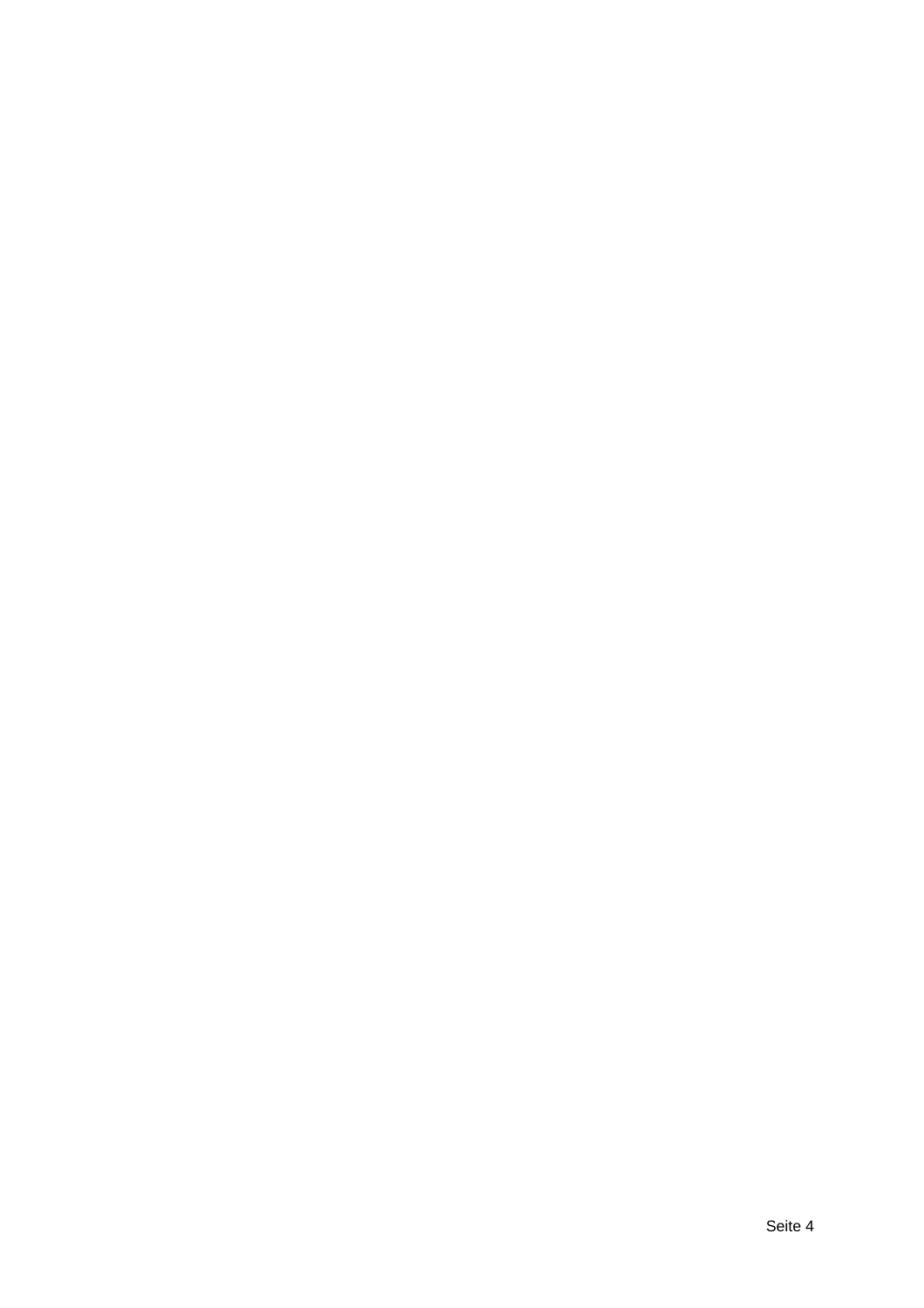# **Major holdings notification pursuant to Sec. 91 to 92 BörseG**

London, 2.10.2017

### **Overview**

### **Notification made after deadline**

Caution: In case of violations of major holdings notification rules, please pay attention to Section 94a BörseG (Suspension of voting rights)

**1. Issuer:** S&T AG

**2. Reason for the notification:** Acquisition or disposal of voting rights

### **3. Person subject to notification obligation**

**Name:** JPMorgan Asset Management Holdings Inc.

**City:** Wilmington

**Country:** United States

**4. Name of shareholder(s):** JPMorgan Asset Management (UK) Limited

**5. Date on which the threshold was crossed or reached:** 29.9.2017

### **6. Total positions**

|                                                                                | % of voting rights<br>attached to<br>shares $(7.A)$ | % of voting rights<br>through<br>financial/other<br>instruments $(7.B.1 +$<br>7.B.2 | <b>Total</b> of both in %<br>$(7.A + 7.B)$ | Total number of<br>voting rights of<br>issuer |
|--------------------------------------------------------------------------------|-----------------------------------------------------|-------------------------------------------------------------------------------------|--------------------------------------------|-----------------------------------------------|
| Resulting situation on the<br>date on which threshold<br>was crossed / reached | 4.03 %                                              | 0.00%                                                                               | 4,03 %                                     | 50.917.864                                    |
| Position of previous<br>notification (if applicable)                           |                                                     |                                                                                     |                                            |                                               |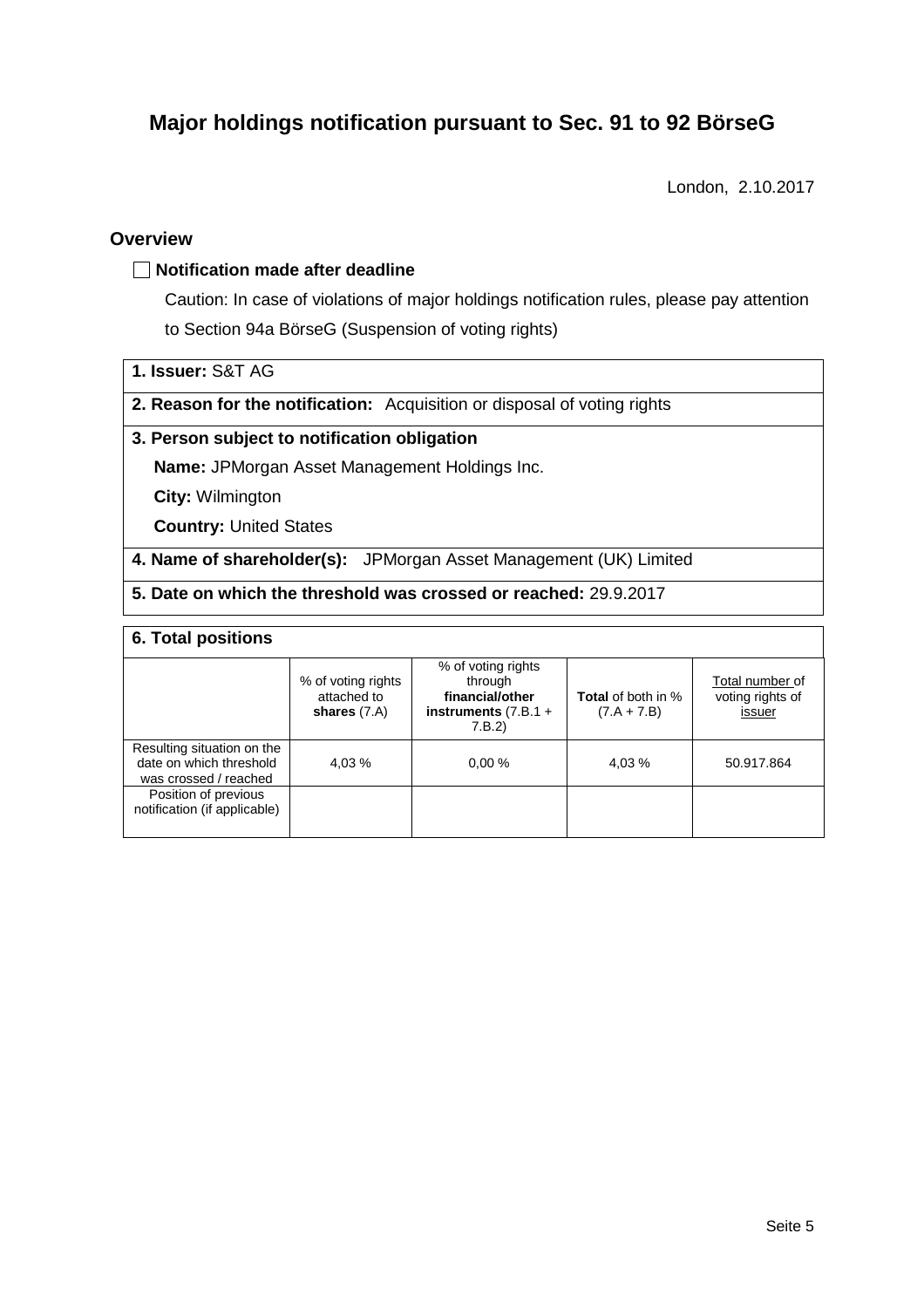# **Details**

## **7. Notified details of the resulting situation:**

| A: Voting rights attached to shares |                           |                                               |                           |                             |  |  |  |
|-------------------------------------|---------------------------|-----------------------------------------------|---------------------------|-----------------------------|--|--|--|
| <b>ISIN Code</b>                    |                           | Number of voting rights<br>% of voting rights |                           |                             |  |  |  |
|                                     | Direct<br>(Sec 91 BörseG) | Indirect<br>(Sec 92 BörseG)                   | Direct<br>(Sec 91 BörseG) | Indirect<br>(Sec 92 BörseG) |  |  |  |
| AT0000A0E9W5                        |                           | 2.052.292                                     |                           | 4,03 %                      |  |  |  |
| <b>SUBTOTAL A</b>                   |                           | 2.052.292                                     |                           | 4.03 %                      |  |  |  |

| B 1: Financial / Other Instruments pursuant to Sec. 91a para. 1 No. 1 BörseG |                        |                     |                                                                                      |                    |  |  |
|------------------------------------------------------------------------------|------------------------|---------------------|--------------------------------------------------------------------------------------|--------------------|--|--|
| Type of instrument                                                           | <b>Expiration Date</b> | Exercise Period     | Number of voting<br>rights that may be<br>acquired if the<br>instrument is exercised | % of voting rights |  |  |
|                                                                              |                        |                     |                                                                                      |                    |  |  |
|                                                                              |                        | <b>SUBTOTAL B.1</b> |                                                                                      |                    |  |  |

| B 2: Financial / Other Instruments pursuant to Sec. 91a para. 1 No. 3 BörseG |                    |                    |                               |                            |                       |  |  |
|------------------------------------------------------------------------------|--------------------|--------------------|-------------------------------|----------------------------|-----------------------|--|--|
| Type of instrument                                                           | Expiration<br>Date | Exercise<br>Period | Physical /<br>Cash Settlement | Number of<br>voting rights | % of voting<br>rights |  |  |
|                                                                              |                    |                    |                               |                            |                       |  |  |
|                                                                              |                    |                    | <b>SUBTOTAL B.2</b>           |                            |                       |  |  |